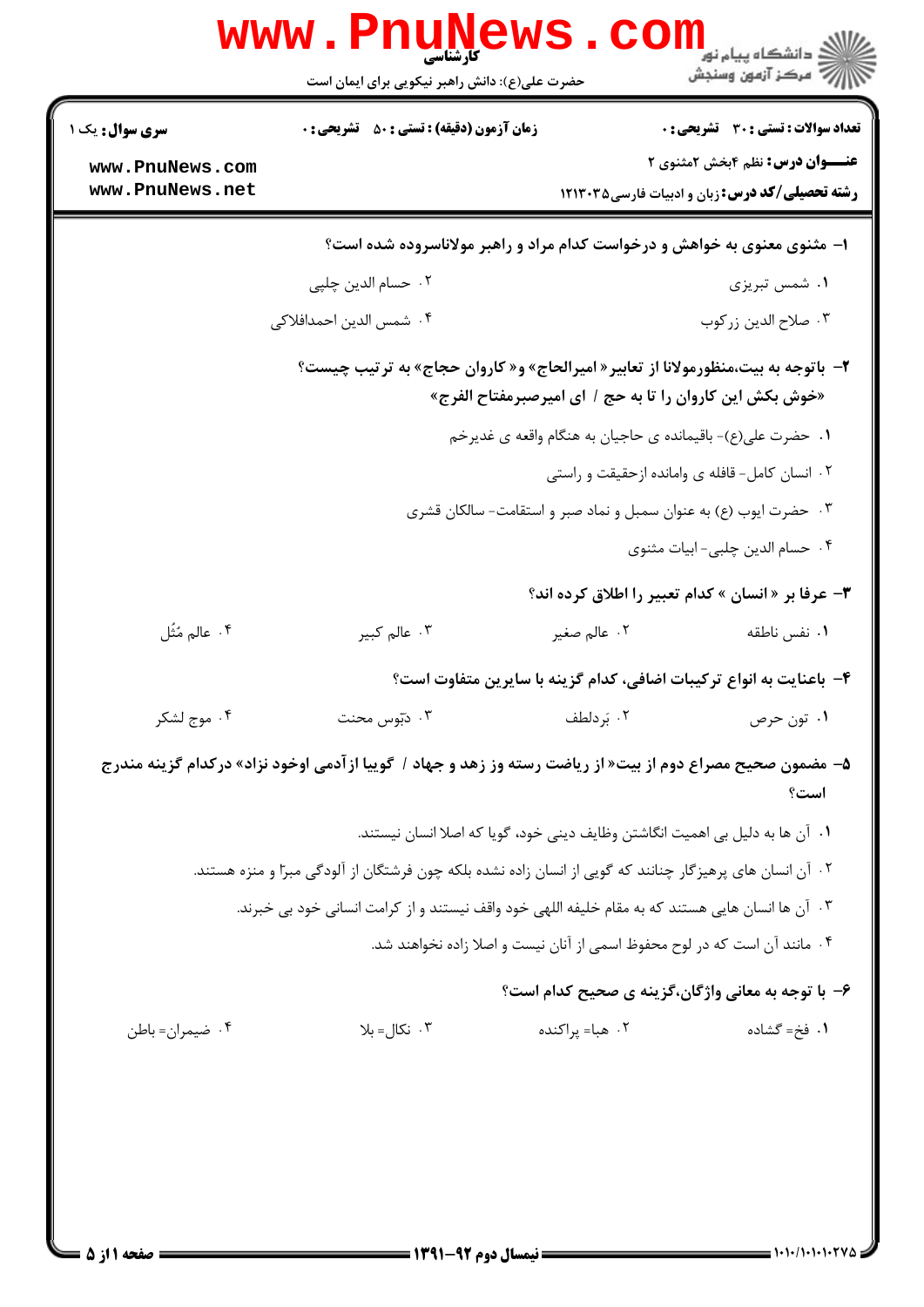| <b>سری سوال : ۱ یک</b>             | <b>زمان آزمون (دقیقه) : تستی : 50 ٪ تشریحی : 0</b>                                                      |                     | تعداد سوالات : تستى : 30 - تشريحي : 0                                                           |  |
|------------------------------------|---------------------------------------------------------------------------------------------------------|---------------------|-------------------------------------------------------------------------------------------------|--|
| www.PnuNews.com<br>www.PnuNews.net |                                                                                                         |                     | <b>عنـــوان درس:</b> نظم ۴بخش ۲مثنوی ۲<br><b>رشته تحصیلی/کد درس:</b> زبان و ادبیات فارسی۱۲۱۳۰۳۵ |  |
|                                    |                                                                                                         |                     | ۷- مفهوم مصراع«پس قیامت نقدحال تو بود» درکدام گزینه مندرج است؟                                  |  |
|                                    |                                                                                                         |                     | ٠١ در قيامت نتيجه ي اعمال خود را فورا خواهي ديد.                                                |  |
|                                    | ٠٢ حالي مي يابي كه توصيف قيامت زبان حال تو مي شود.                                                      |                     |                                                                                                 |  |
|                                    |                                                                                                         |                     | ۰۳ قیامت در واقع منعکس کننده و آیینه ی حال توست.                                                |  |
|                                    |                                                                                                         |                     | ۰۴ در قیامت پاداش نیکی های اکنون خود را نقداً دریافت خواهی کرد.                                 |  |
|                                    | ۸– در بیت«مرغ را جولانگه عالی هواست / زان که نشو او زشهوت وز هواست»، کدام آرایه ی ادبی مشهود است؟       |                     |                                                                                                 |  |
| ۰۴ اسلوب الحكيم                    | ۰۳ اسلوب معادله                                                                                         | ۰۲ طرد و عکس        | ٠١ تجاهل العارف                                                                                 |  |
|                                    | ۹- با توجه به ارکان مصراع« تاندش پوشیدهیچ از دیده ها» نقش دستوری«ش» چیست؟                               |                     |                                                                                                 |  |
| ۰۴ متمم                            | ۰۳ ضمیر مفعولی                                                                                          | ۰۲ ضمیرفاعلی        | ٠١. مضاف اليه                                                                                   |  |
|                                    |                                                                                                         |                     | ∙ا− مضمون بیت زیر، با کدام یک از ابیات زیر دارای قرابت معناییست؟                                |  |
|                                    |                                                                                                         |                     | «هست گربه ی روزه دار اندر صیام / خفته کرده خویش بهرصیدخام»                                      |  |
|                                    |                                                                                                         |                     | ۰۱ آب بهر این ببارید از سماک / تا پلیدان را کند از خبث پاک                                      |  |
|                                    |                                                                                                         |                     | ۰۲ هست صیاد ارکند دانه نثار / نه ز رحم و جود بل بهر شکار                                        |  |
|                                    |                                                                                                         |                     | ۰۳ تا که غفاری او ظاهر شود / مغفری کلی ش را غافر شود                                            |  |
|                                    |                                                                                                         |                     | ۰۴ فضل حق با این که او کژ می تند / عاقبت زین جمله پاکش می کند                                   |  |
|                                    |                                                                                                         |                     | 11- درکدام یک از ابیات مذکور، آرایه ی«حروف گرایی» مشهود است؟                                    |  |
|                                    |                                                                                                         |                     | ٠١ اي ضياء الحق حسام الدين راد / اوستادان صفا را اوستاد                                         |  |
|                                    |                                                                                                         |                     | ٠٢ كوششش را شسته حق زين اختلاط ١غسل داده رحمت او را زين خباط                                    |  |
|                                    |                                                                                                         |                     | ۰۳ گوهری دارم ز تقوا یا سخا / این زكات و روزه در هردوگوا                                        |  |
|                                    |                                                                                                         |                     | ۰۴ نون ابرو، صاد چشم و جیم گوش / برنوشتی فتنه ی صدعقل و هوش                                     |  |
|                                    | ۱۲- باتوجه به مفهوم بیت «گررهایی یابدت زین چاه تنگ / ای برادر رو برآذر بی درنگ»، «آذر» استعاره از چیست؟ |                     |                                                                                                 |  |
| ۰۴ اعمال نیک و صالح                | ۰۳ توکل و تسلیم                                                                                         | ۰۲ آتش و سوزندگی آن | ۰۱ ریاضت های طریقت                                                                              |  |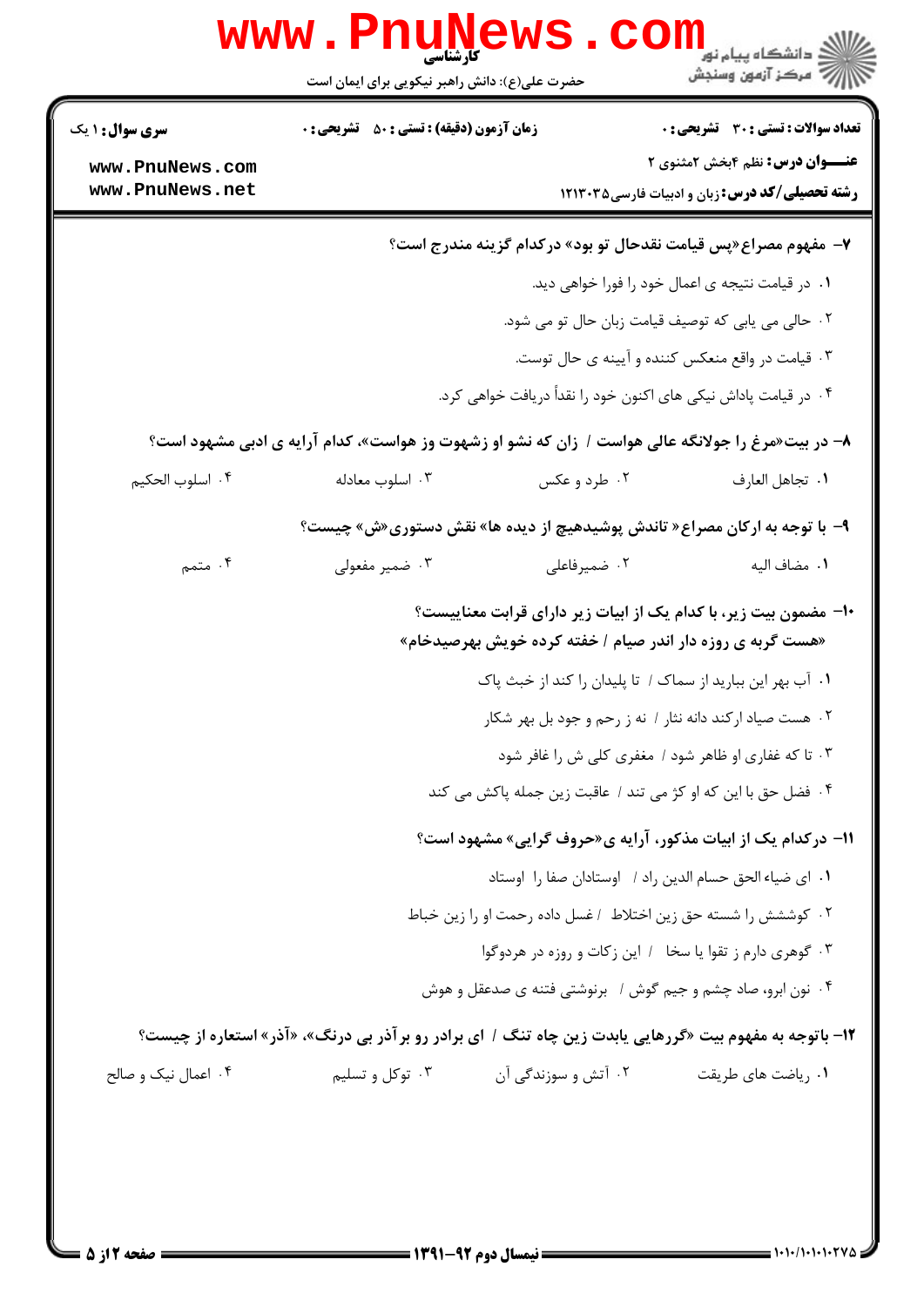| <b>WWW.</b>                                                                                                      | کارشناسی<br>حضرت علی(ع): دانش راهبر نیکویی برای ایمان است |                                                                                                                                             | د دانشگاه پيام نور<br>ا∛ مرکز آزمون وسنجش                                                       |
|------------------------------------------------------------------------------------------------------------------|-----------------------------------------------------------|---------------------------------------------------------------------------------------------------------------------------------------------|-------------------------------------------------------------------------------------------------|
| <b>سری سوال :</b> ۱ یک                                                                                           | <b>زمان آزمون (دقیقه) : تستی : 50 ٪ تشریحی : 0</b>        |                                                                                                                                             | <b>تعداد سوالات : تستی : 30 ٪ تشریحی : 0</b>                                                    |
| www.PnuNews.com<br>www.PnuNews.net                                                                               |                                                           |                                                                                                                                             | <b>عنـــوان درس:</b> نظم ۴بخش ۲مثنوی ۲<br><b>رشته تحصیلی/کد درس:</b> زبان و ادبیات فارسی۱۲۱۳۰۳۵ |
|                                                                                                                  |                                                           | 13- مضمون آيه ي شريفه ي« اَوَلَم يَرَالذّينَ كَفَروا انَّ السَّمواتِ و الأرضَ كَانتا رَتقاً فَفَتَقناهما» دركدام بيت مندرج است؟             |                                                                                                 |
|                                                                                                                  |                                                           | ١. دیده ی دل کو به گردون بنگریست / دید کاینجا هر دمی میناگری است                                                                            |                                                                                                 |
|                                                                                                                  |                                                           | ۰۲ می کنی جزو زمین را آسمان / می فزایی در زمین از اختران                                                                                    |                                                                                                 |
|                                                                                                                  |                                                           | ۰۳ چون قراری نیست گردون را از او ۱ ای دل اختروار آرامی مجو                                                                                  |                                                                                                 |
|                                                                                                                  |                                                           | ۰۴ اختران چشم وگوش و هوش ما ۱ شب کجااند؟ و به بیداری کجا؟                                                                                   |                                                                                                 |
|                                                                                                                  |                                                           | ۱۴- در مصراع « بادروا التعليم لا تستنكفوا »، معناى « لا تستنكفوا » كدام است؟                                                                |                                                                                                 |
| ۰۴ امتناع نکنید.                                                                                                 | ۰۳ خسیس نباشید.                                           | ۰۲ مغرور نباشید.                                                                                                                            | ٠١. حماقت نكنيد.                                                                                |
|                                                                                                                  |                                                           | ۱۵- کاربرد حرف نشانه ی«را» در بیت زیر با کدام یک از گزینه های مذکور، مشابه است؟<br>« در دل سالک اگرهست آن رموز / رمزدانی نیست سالک را هنوز» |                                                                                                 |
|                                                                                                                  |                                                           | ۰۱ عقل را با عشق خوبان طاقت سرپنجه نیست / با قضای آسمانی برنیاید جهد مرد                                                                    |                                                                                                 |
|                                                                                                                  |                                                           | ۲.  آنان که خاک را به نظرکیمیا کنند /  آیا بودکه گوشه ی چشمی به ما کنند                                                                     |                                                                                                 |
|                                                                                                                  |                                                           | ۰۳ در دباغی گرخلق پوشید مرد / خواجگی خواجه را آن کم نکرد                                                                                    |                                                                                                 |
|                                                                                                                  |                                                           | ۰۴ غریبان را دل از بهر تو خونست / دل خویشان نمی دانم که چونست                                                                               |                                                                                                 |
| ۱۶– مرحوم فروزانفر،مأخذتمثیلی را که در آن عاشقی نزدمعشوق خویش زاری می کرد و معشوق از اوخواست در راه اثبات عشق    |                                                           |                                                                                                                                             | خويش بميرد،كدام كتاب دانسته است؟                                                                |
|                                                                                                                  | ۰۲ احیاء علوم غزالی                                       |                                                                                                                                             | ٠١. نفحات الانس جامي                                                                            |
|                                                                                                                  | ۰۴ حديقه الحقيقه ی سنايی                                  |                                                                                                                                             | ۰۳ منطق الطيرعطار                                                                               |
|                                                                                                                  |                                                           | ۱۷- مضمون بیت «آن که کف را دید سرگویان بود / وان که دریا دید او حیران بود» به کدام آیه یا حدیث اشاره کرده است؟                              |                                                                                                 |
|                                                                                                                  | ٠٢ القليل يدل على الكثير                                  |                                                                                                                                             | ٠١ افوض امرى الى الله، ان الله بصير بالعباد                                                     |
|                                                                                                                  | ۴. ليس على الاعمى حرج ولاعلى الاعرج حرج                   |                                                                                                                                             | ٠٣ من عرف الله كلِّ لسانه                                                                       |
| ۱۸- مولانا درتمثیل شخصی که بالای درخت می رفت و میوه می افشاند و صاحب باغ او را سرزنش کرد و مردخود را در بروز این |                                                           | عمل بی تقصیردانست،به کدام یک ازمباحث مهم کلامی اشاره کرده و به شرح و بسط آن پرداخته است؟                                                    |                                                                                                 |
| ۰۴ خیر و شر                                                                                                      | ۰۳ سقوط تكليف                                             | ۰۲ جبر و اختیار                                                                                                                             | <b>۱</b> . حادث و قديم                                                                          |
|                                                                                                                  |                                                           | 1۹– با توجه به معنی واژگان مذکور، گزینه ی صحیح کدام است؟                                                                                    |                                                                                                 |
| ۰۴ نژند= خوار                                                                                                    | ۰۳ لاغ= نحيف                                              | ۰۲ قصیل= چهارپا                                                                                                                             | ۰۱ غابر = گذشته                                                                                 |
| = صفحه <b>3 از 5</b> =                                                                                           |                                                           |                                                                                                                                             |                                                                                                 |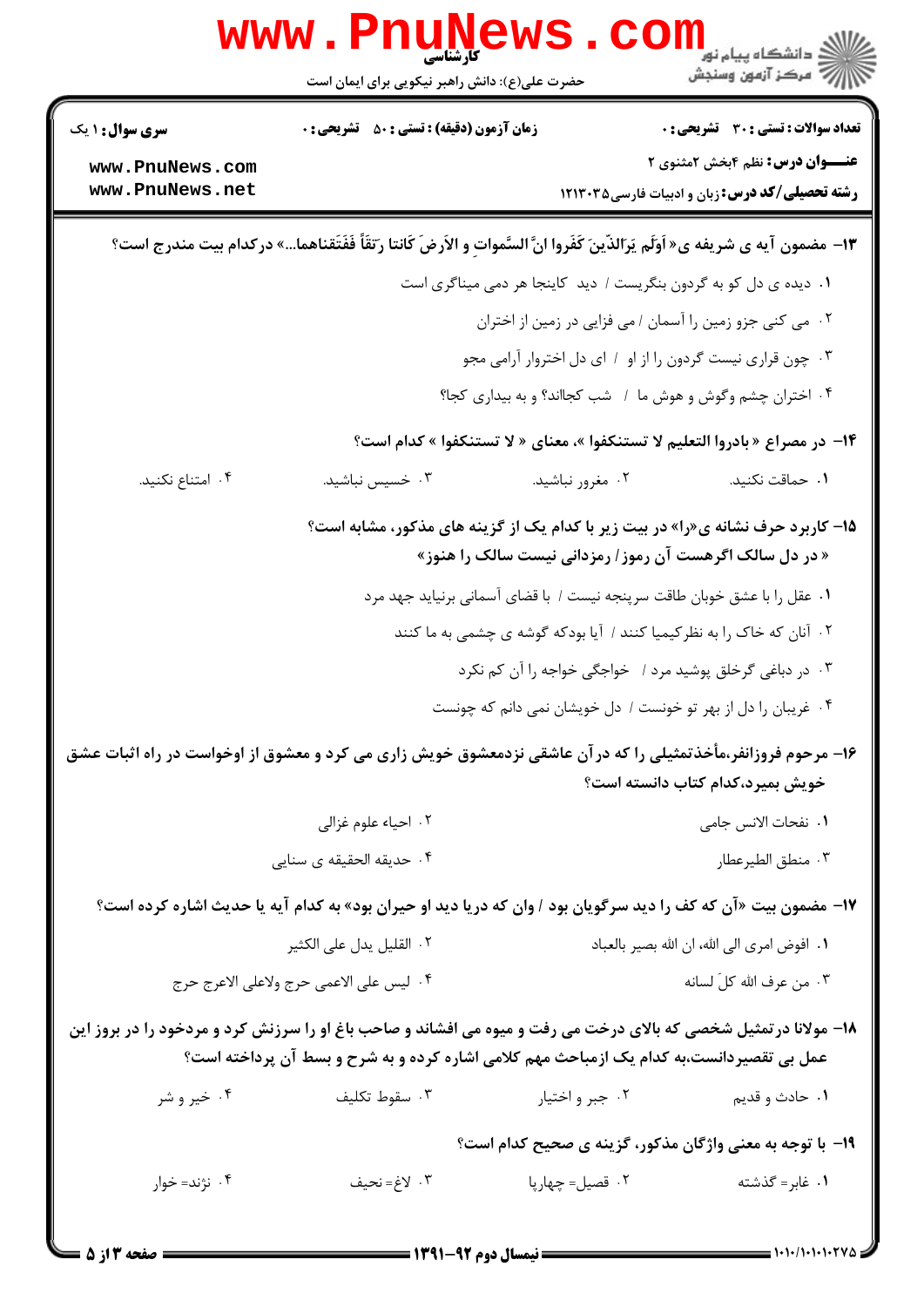|                        | <b>www.Pnune</b><br>حضرت علی(ع): دانش راهبر نیکویی برای ایمان است | د دانشکاه پيام نور <mark>∐</mark><br>(> مرکز آزمون وسنڊش                                                                 |
|------------------------|-------------------------------------------------------------------|--------------------------------------------------------------------------------------------------------------------------|
| <b>سری سوال :</b> ۱ یک | <b>زمان آزمون (دقیقه) : تستی : 50 ٪ تشریحی : 0</b>                | <b>تعداد سوالات : تستی : 30 ٪ تشریحی : 0</b>                                                                             |
| www.PnuNews.com        |                                                                   | <b>عنـــوان درس:</b> نظم ۴بخش ۲مثنوی ۲                                                                                   |
| www.PnuNews.net        |                                                                   | <b>رشته تحصیلی/کد درس:</b> زبان و ادبیات فارسی1۲۱۳۰۳۵                                                                    |
|                        |                                                                   | +۲-  مفهوم صحیح بیت«پورسلطان گر بر او خاین شود /  آن سرش از تن بدان بائن شود» درکدام گزینه مندرج است؟                    |
|                        |                                                                   | ٠١ هر شاهزاده اى به پادشاه خيانت كند به كيفر آن خيانت سر از تنش جدا مى شود.                                              |
|                        |                                                                   | ۰۲ سلطان در صورتی بر پسرش خشم خواهدگرفت که متوجه شود فرزندش در سر، سودای پادشاهی پرورانده است.                           |
|                        |                                                                   | ۰۳ تنها آن پسر سلطان به اوخیانت خواهدکرد که سرش بر بدنش زیاد بوده باشد.                                                  |
|                        |                                                                   | ۰۴ از میان فرزندان سلطان کسی جانشین اوخواهد بودکه دارای ذهنی هوشیار و ورزیده باشد.                                       |
|                        |                                                                   | <b>٢١</b> - مفهوم كنايي كدام عبارت صحيح است؟                                                                             |
|                        |                                                                   | ۰۱ آب و روغن کردن = سازگاری میان دو چیز متفاوت                                                                           |
|                        |                                                                   | ۰۲ خرگاه برگردون زدن= مقامی بالاتر از مقام دنیوی یافتن                                                                   |
|                        |                                                                   | ۰۳ پوستین یوسفان دریدن = غیبت کردن                                                                                       |
|                        |                                                                   | ۰۴ سینه را پا ساختن = عزلت گزیدن و گوشه گیری اختیارکردن                                                                  |
|                        |                                                                   | <b>۲۲</b> -باتوجه به مضمون بیت« این عبارت تنگ و قاصر رتبت است/ ورنه خس را با اخصّ چه نسبت است»،«اخصّ» استعاره<br>ازچیست؟ |
|                        | ۰۲ افراد دون همت                                                  | ۰۱ دنیای مادی                                                                                                            |
|                        | ۰۴ نعمت های بهشتی                                                 | ۰۳ انبياء، اوليا و مردان كامل                                                                                            |
|                        |                                                                   | ٢٣- مفردكدام گزينه صحيح است؟                                                                                             |
| ۰۴ صحایف = صفحه        | ۰۳ حلل= حلول                                                      | ۰۲ عسس = عس<br>٠١ معقولات = معقوله                                                                                       |
|                        |                                                                   | <b>۲۴</b> - مضمون بیت«شمع روشن بی ز گیراننده ای / یا به گیراننده ی داننده ای» درکدام یک از ابیات دیگر زیر نیز مندرج است؟ |
|                        |                                                                   | ٠١. ور ببندي چشم خود از احتجاب / كارخود را كي گذارد آفتاب؟                                                               |
|                        |                                                                   | ٠٢ آرزو جستن بود بگريختن / پيش عدلش خون تقوا ريختن                                                                       |
|                        |                                                                   | ۰۳ چون چنین رفتی بدیدی صدگشاد ۱چون شدی در ضدّ آن دیدی فساد                                                               |
|                        |                                                                   | ۰۴ خانه با بنّا بود معقول تر / یا که بی کاتب؟ بیاندیش ای پسر                                                             |
|                        |                                                                   | ۲۵- ترکیبات«مرده جو» و « بعدَ حین» به ترتیب کنایه از چیست؟                                                               |
|                        | ۰۲ جوینده ی دنیا - هر چیز مربوط به زمان                           | ۰۱ میراث خوار - به ترتیب                                                                                                 |
|                        | ۰۴ بدخواه - فرصت بی بازگشت                                        | ۰۳ فرصت طلب – غنيمت دانستن فرصت                                                                                          |
|                        |                                                                   |                                                                                                                          |

**DESIMATE**